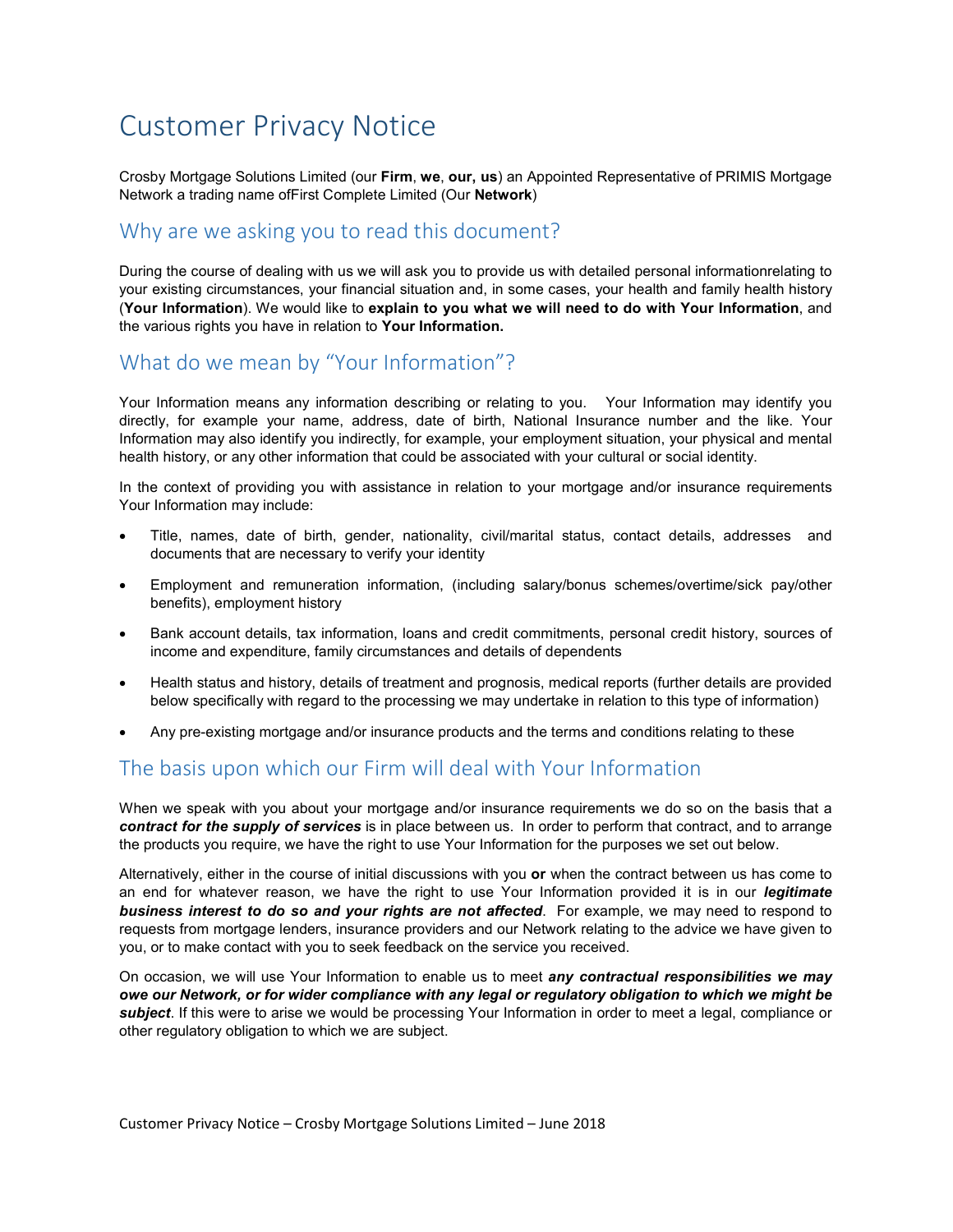# The basis upon which we will process certain parts of Your Information

Where you ask us to assist you with your insurance needs, in particular life insurance and insurance that may assist you in the event of an accident or illness, we will ask you information about your ethnic origin, your health and medical history (**Your Special Data)**. We will record and use Your Special Data in order to make enquiries of insurance providers in relation to insurance products that may meet your needs and to provide you with advice regarding the suitability of any product that may be available to you.

If you have parental responsibility for children under the age of 16 it is also very likely that we (and consequently our Network) will record information on our systems that relates to those children and potentially, to their Special Data.

The arrangement of certain types of insurance may involve disclosure by you to us of information relating to historic or current criminal convictions or offences (together "**Criminal Disclosures**"). This is relevant to insurance related activities such as underwriting, claims and fraud management.

Your Special Data and any Criminal Disclosures will be used by us in the same way as Your Information generally, as set out in this Customer Privacy Notice.

When we process your Special Data and any Criminal Disclosures we do so on the basis that it is in the substantial public interest to be able to provide vital insurance products and as permitted by UK data protection related laws and regulations from time to time. Information on Special Category Data and Criminal Disclosures must be capable of being exchanged freely between insurance intermediaries such as our Firm, and insurance providers, to enable customers to secure the important insurance protection that their needs require.

#### How do we collect Your Information?

We will collect and record Your Information from a variety of sources, but mainly directly from you. You will usually provide information during the course of our initial meetings or conversations with you to establish your circumstances and needs and preferences in relation to mortgages and insurance. You will provide information to us verbally and in writing, including email.

We may also obtain some information from third parties, for example, credit checks, information from your employer, and searches of information in the public domain such as the voters roll. If we use technology solutions to assist in the collection of Your Information, such as software that is able to verify your identity online or to access your credit status and/or bank account entries, then you will be required to provide your consent for us or our nominated processor to access your information in this manner, and details of how such software operates will be provided to you prior to the activation of the service.

# What happens to Your Information when it is disclosed to us?

In the course of handling Your Information we will:

- record and store Your Information in our paper files, mobile devices and on our computer systems (*websites, email, hard drives, cloud facilities*) and it will be accessed by employees and consultants within, or contractors engaged, by our Firm as necessary to provide our service to you and to perform any administration tasks associated with or incidental to that service
- submit Your Information to mortgage lenders and/or insurance product providers, both in paper form and on-line via mortgage lender/insurance provider systems, in order to progress any enquiry or application made on your behalf and to deal with any additional questions or administrative issues that mortgage lenders and insurance providers may raise
- input Your Information, along with full details of the mortgage and/or insurance, discussed with you or which you have taken out, to the computer systems of our Network

Customer Privacy Notice – Crosby Mortgage Solutions Limited – June 2018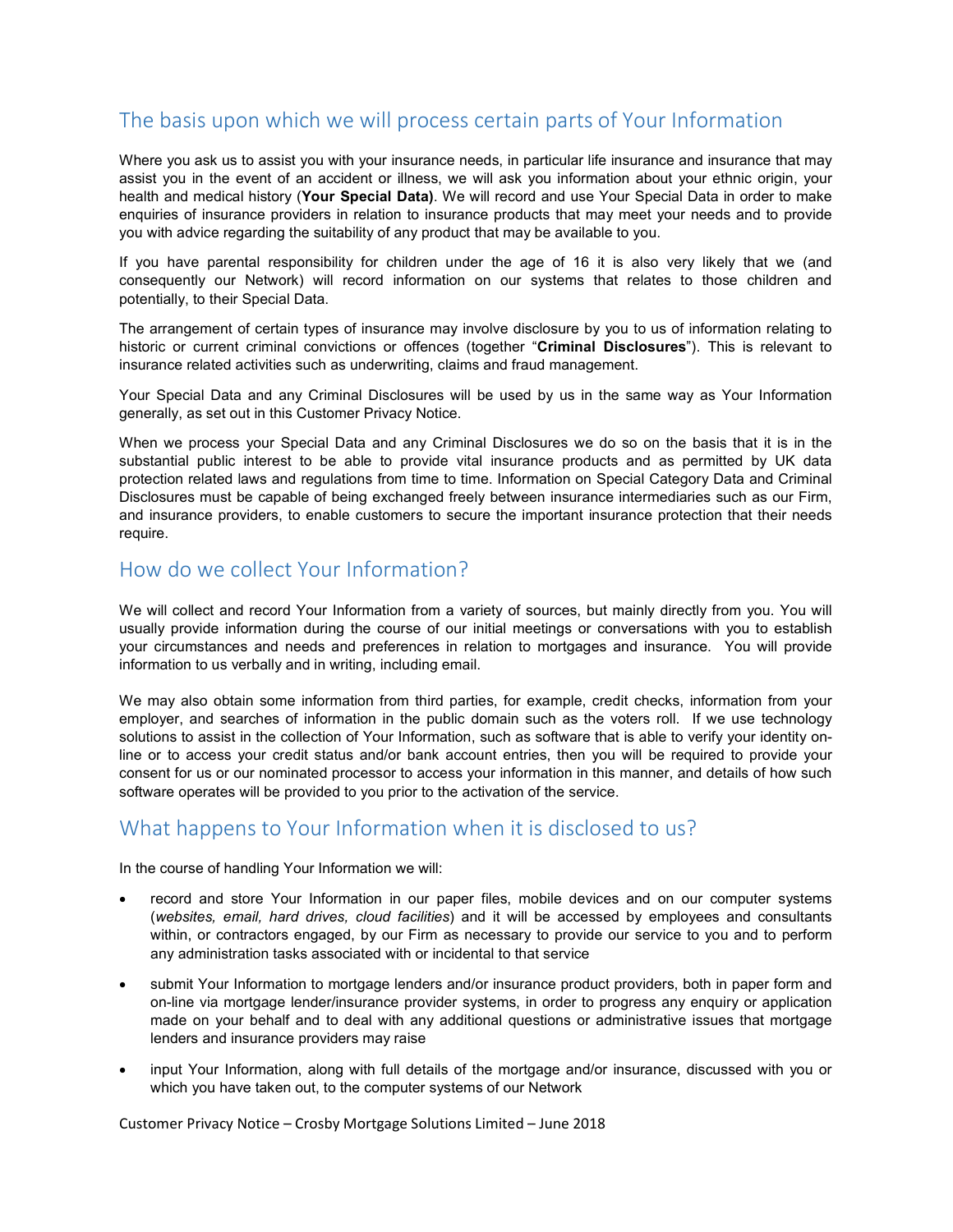use Your Information for the purposes of responding to any queries you may have in relation to any mortgage product or insurance policy you may take out, or to inform you of any developments in relation to those products and/or polices of which we might become aware

# Sharing and transferring Your Information

From time to time Your Information will be shared with or transferred to:

- our Network
- to mortgage lenders and insurance providers
- third parties who we believe will be able to assist us with your enquiry or application, or who are able to support your needs as identified, such third parties will include but may not be limited to, product specialists (including those within our Network and other Appointed Representatives of the Network), estate agents, providers of legal services such as conveyancing, surveyors and valuers (in each case where we believe this to be required due to your particular circumstances)
- sister-companies of Our Firm whose services we believe may be of benefit or interest to you

in each case for the purposes set out in this customer privacy notice, i.e. to progress your mortgage and/or insurance enquiry and to provide you with our professional services.

**Please note that this sharing of Your Information does not entitle such third parties to send you marketing or promotional messages: it is shared for the purpose of ensuring we can adequately fulfil our responsibilities to you, and as otherwise set out in this Customer Privacy Notice.** 

We do not envisage that the performance by us of our service will involve Your Information being transferred outside of the European Economic Area.

# The basis upon which our Network will deal with Your Information, Your Special Data and Criminal Disclosures

Our Network is authorised and regulated by the Financial Conduct Authority (**FCA**). Our Network is responsible for the quality of the advice that we provide to you in relation to your mortgage and/or insurance products, where those products are regulated by the FCA. In the course of doing so, our Network will also process Your Information generally, including Your Special Data and Criminal Disclosures.

In the course of handling Your Information and Your Special Data/Criminal Disclosures our Network will:

- record and store Your Information and Your Special Data/Criminal Disclosures on Network systems run on secure servers. Your Information and Your Special Data/Criminal Disclosures will be accessed by authorised employees and consultants within, or engaged, by the Network as necessary for the purposes of supervision, training, quality audits, customer surveys and complaint handling or otherwise to comply with any other legal or regulatory obligation the Network may have
- use, and where appropriate transmit, Your Information and Your Special Data/Criminal Disclosures to respond to any request from the FCA, the Financial Ombudsman Service, HMRC, the Office of the Information Commissioner or any other regulatory, law enforcement or governmental body
- need to access and process Your Information and Your Special Data/Criminal Disclosures to deal with enquiries received from mortgage lenders and insurance providers that relate to the service this Firm has provided to you, including the payment of any commission or fees to us that may be linked to the product you have taken out.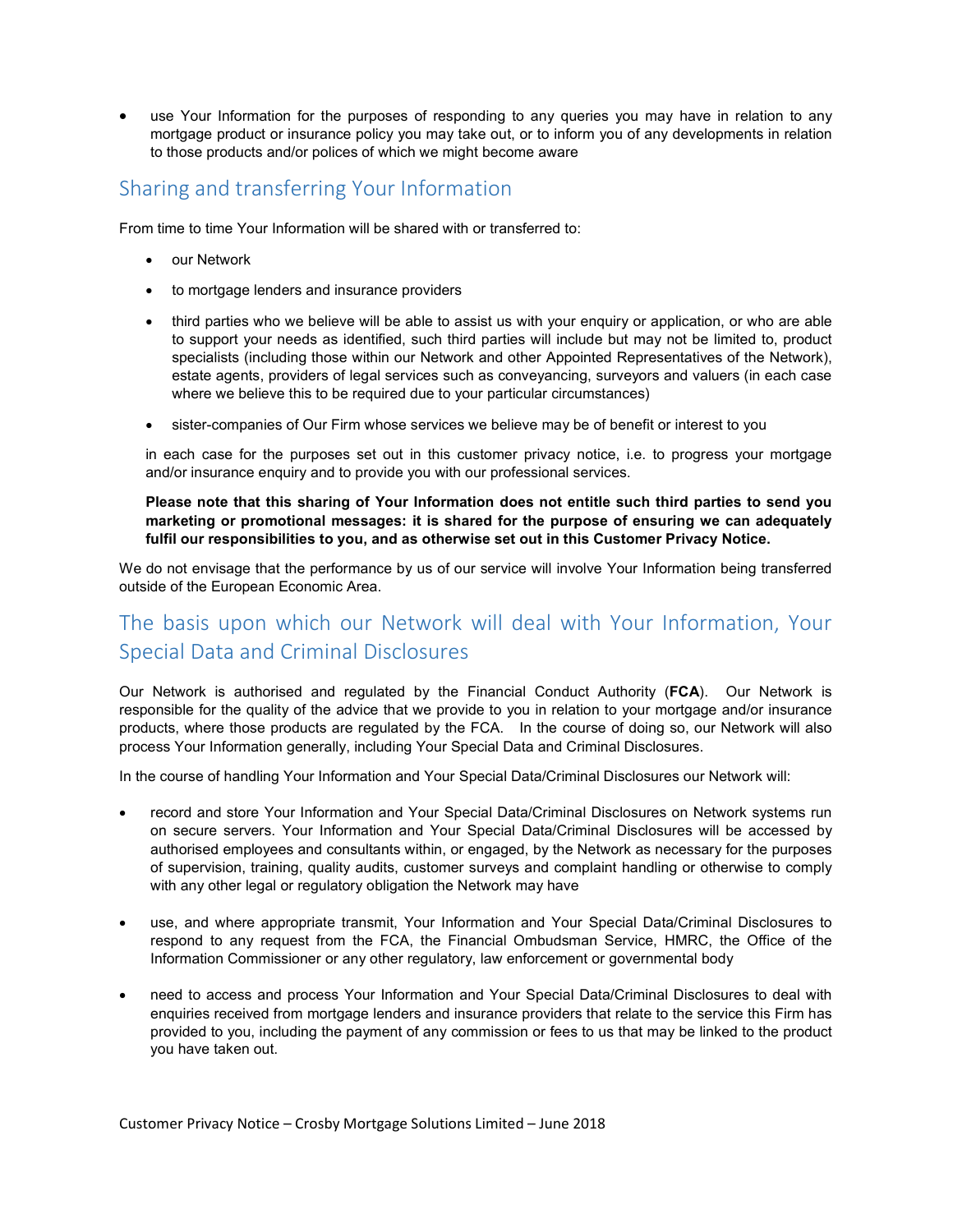Your Information and Your Special Data/Criminal Disclosures will be retained by our Network either electronically or in paper format for a minimum of six years and possibly for a longer period where this is required to enable the Network to fulfil its legal and regulatory obligations.

Please note that the above information is a summary of the Network Privacy Policy for customers. If, you wish to understand in more detail what the Network will do with Your Information and Special Data/Criminal Disclosures then please visit the Network Privacy Policy for customers located at http://www.primis.co.uk/privacy-policy-and-tcs

## Security and retention of Your Information

Your privacy is important to us and we will keep Your Information secure in accordance with our legal responsibilities. We will take reasonable steps to safeguard against Your Information being accessed unlawfully or maliciously by a third party, accidentally lost, destroyed or damaged.

We also expect you to take reasonable steps to safeguard your own privacy when transferring information to us, such as not sending confidential information over unprotected email, ensuring email attachments are password protected or encrypted and only using secure methods of postage when original documentation is sent to us.

Your Information will be retained by us either electronically or in paper format for a minimum of six years, or if longer than six years, the duration of this Firm's relationship with you.

### Your rights in relation to Your Information

#### **THE RIGHTS MARKED WITH A \* ARE EFFECTIVE FROM 25 MAY 2018**

You can:

- request copies of Your Information that is under our control
- ask us to further explain how we use Your Information
- ask us to correct, delete<sup>\*</sup> or require us to restrict or stop using Your Information (details as to the extent to which we can do this will be provided at the time of any such request)
- ask us to send an electronic copy of Your Information to another organisation should you wish\*
- change the basis of any consent you may have provided to enable us to market to you in the future (including withdrawing any consent in its entirety)

# How to make contact with our Firm in relation to the use of Your Information

If you have any questions or comments about this document, or wish to make contact in order to exercise any of your rights set out within it please contact:

Elaine Samuel on 0151 924 9312 or elaine.samuel@crosbymortgagesolutions.co.uk

If we feel we have a legal right not to deal with your request, or to action it in different way to how you have requested, we will inform you of this at the time.

You should also make contact with us as soon as possible on you becoming aware of any unauthorised disclosure of Your Information, so that we may investigate and fulfil our own regulatory obligations.

If you have any concerns or complaints as to how we have handled Your Information or Your Special Data/Criminal Disclosures you may lodge a complaint with the UK's data protection regulator, the ICO, who

Customer Privacy Notice – Crosby Mortgage Solutions Limited – June 2018